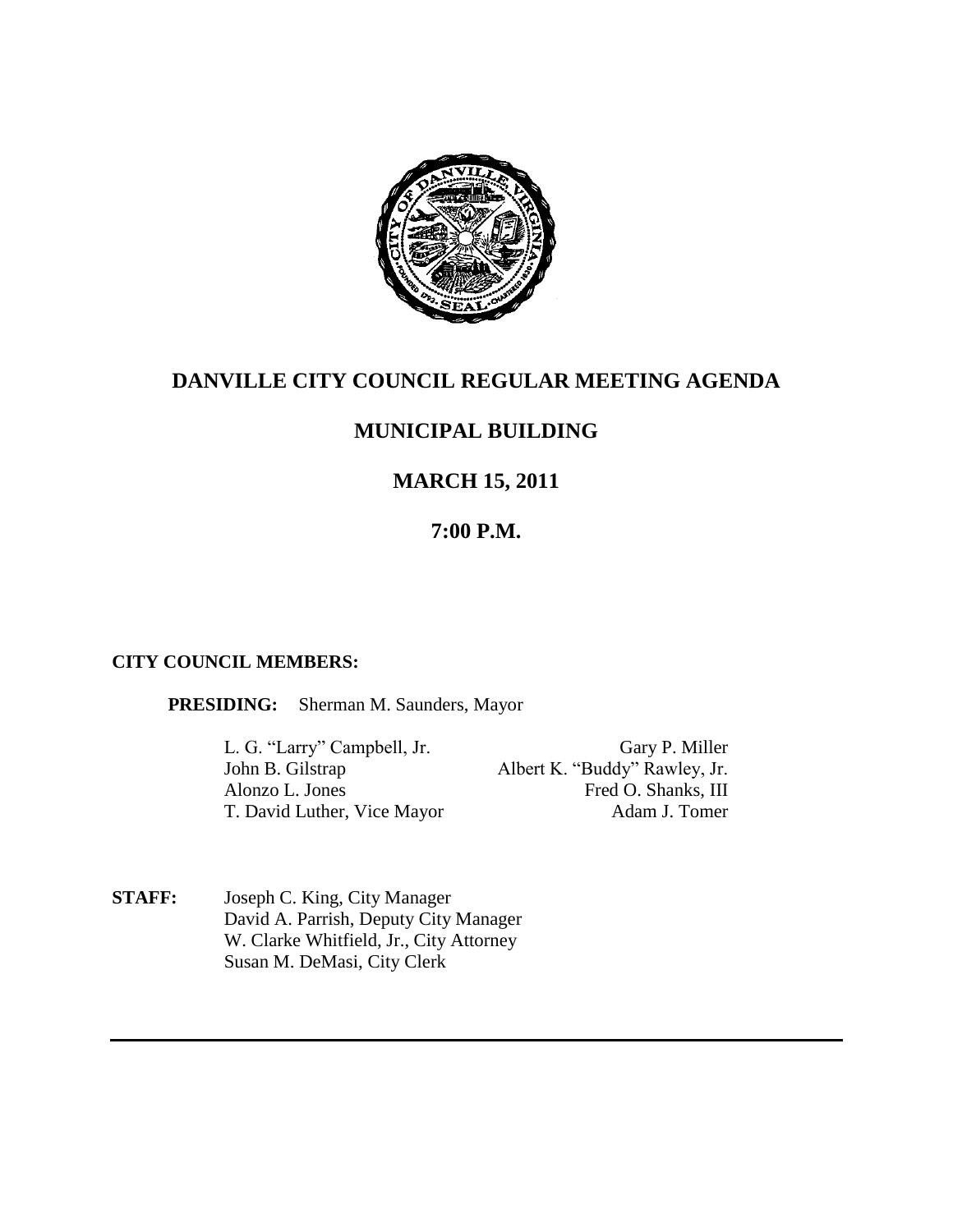### **I. MEETING CALLED TO ORDER**

### **II. ROLL CALL**

**III. INVOCATION** – Mayor Sherman M. Saunders

#### **IV. PLEDGE OF ALLEGIANCE TO THE FLAG**

#### **V. ANNOUNCEMENTS AND SPECIAL RECOGNITION**

- A. Imagine Danville Arts & Essay Contest Awards Presentation Council Letter Number 48-11
- B. Proclamation: *"Multiple Sclerosis Awareness Week"* Presented to: Darlene Dodd, Volunteer for the MS Society
- C. Comments by Eric Deaton, Chief Executive Officer Danville Regional Medical Center

#### **VI. COMMUNICATIONS FROM VISITORS**

*Citizens who desire to speak on matters not listed on the Agenda will be heard at this time. Citizens who desire to speak on Agenda Items will be heard when the Agenda Item is considered.*

#### **VII. OLD BUSINESS**

- A. Consideration of Approval of Minutes for the Regular Council Meeting held on March 1, 2011.
- B. Consideration of Amending the Fiscal Year 2011 Budget Appropriation Ordinance to Provide for a Grant from the Danville Regional Foundation to Create a Master Development Plan for the River District. Council Letter Number 42-11

Ordinance Amending the Fiscal Year 2011 Budget Appropriation Ordinance to Provide for a Grant from the Danville Regional Foundation for the River District Plan in the Amount of \$75,000 and Local Share in the Amount of \$25,000 for a Total Appropriation in the Amount of \$100,000 and Appropriating the Same. **FINAL ADOPTION**